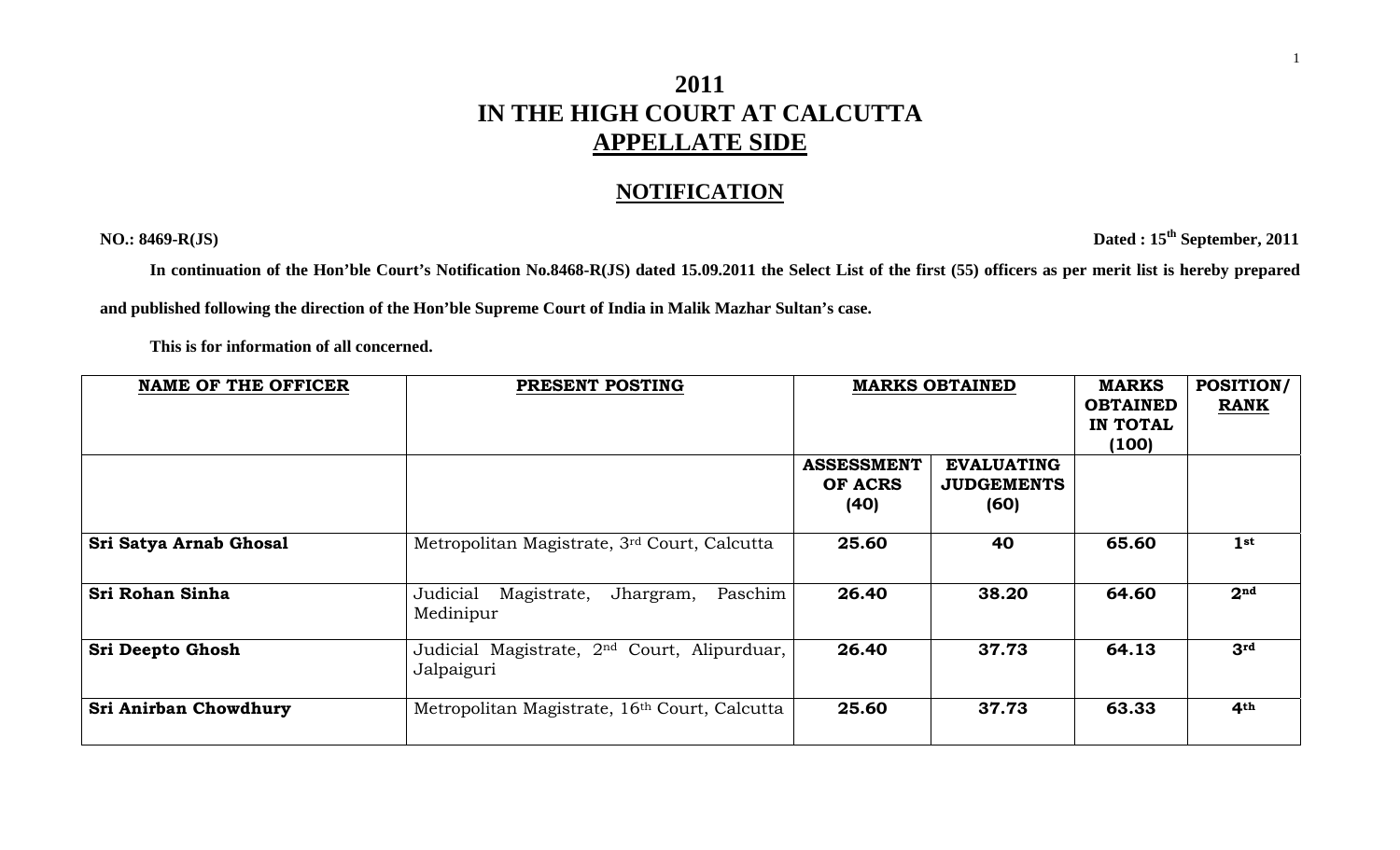| Smt. Moumita Bhattacharya                 | Metropolitan Magistrate, 10th Court, Calcutta                                                                  | 24    | 38.80 | 62.80 | 5 <sup>th</sup>  |
|-------------------------------------------|----------------------------------------------------------------------------------------------------------------|-------|-------|-------|------------------|
| Sri Ajayendra Nath Bhattacharya           | Judicial Magistrate, Kandi, Murshidabad                                                                        | 26.40 | 36.33 | 62.73 | 6 <sup>th</sup>  |
| Smt. Melissa Gurung                       | Judicial Magistrate, 2 <sup>nd</sup> Court, Malda                                                              | 25.60 | 37.13 | 62.73 | 7 <sup>th</sup>  |
| Sri Anuruddha Maity                       | Judicial Magistrate, 3rd Court, Chinsurah,<br>Hooghly                                                          | 26.40 | 36    | 62.40 | <b>8th</b>       |
| Sri Pradip Kumar Gangopadhyay             | Civil Judge (Junior Division), 1 <sup>st</sup> Court,<br>Lalbagh, Murshidabad                                  | 24.80 | 37.13 | 61.93 | <b>9th</b>       |
| Sri Ananta Kr. Singha Mahapatra           | Civil Judge (Junior<br>Division),<br>Dantan,<br>Paschim Medinipur                                              | 24.80 | 37.13 | 61.93 | 10 <sup>th</sup> |
| Smt. Mandakranta Saha                     | Civil Judge (Junior Division), 2 <sup>nd</sup> Court,<br>Krishnagar, Nadia                                     | 24.80 | 36.66 | 61.46 | 11 <sup>th</sup> |
| Smt. Suparna Bandyopadhyay (nee<br>Ghosh) | Civil Judge (Junior Division), 1 <sup>st</sup> Additional<br>Court,<br>Diamond Harbour, 24-Parganas<br>(South) | 25.60 | 35.66 | 61.26 | 12 <sup>th</sup> |
| <b>Sri Arup Roy</b>                       | Civil Judge (Junior Division), 2nd Court,<br>Bankura.                                                          | 24    | 37.13 | 61.13 | 13 <sup>th</sup> |
| Sri Saugata Roy Chowdhury                 | Civil Judge (Junior Division), 1 <sup>st</sup> Court,<br>Contai, Purba Medinipur                               | 24.80 | 36.33 | 61.13 | 14 <sup>th</sup> |
| <b>Smt. Arpita Ghosh</b>                  | Judicial Magistrate, 4th Court, Purulia                                                                        | 25.60 | 35.33 | 60.93 | 15 <sup>th</sup> |
| Sri Bikash Lama                           | Civil Judge (Junior Division), 3rd Court,<br>Baruipur, 24-Parganas (South)                                     | 24.80 | 36.06 | 60.86 | 16 <sup>th</sup> |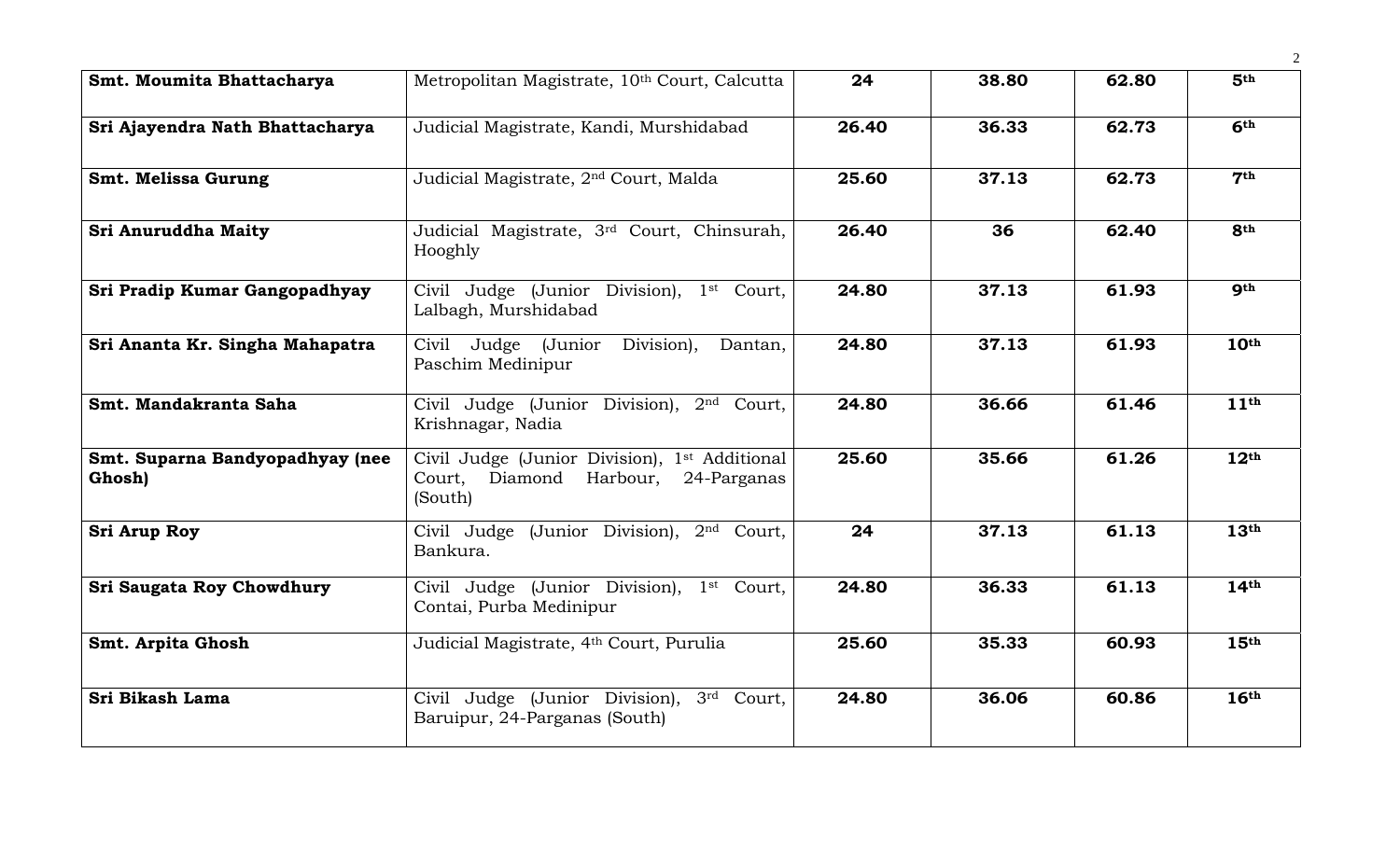| Karim-Ur-Reza             | Metropolitan Magistrate, 14th Court, Calcutta                                           | 24.80 | 36    | 60.80 | 17 <sup>th</sup> |
|---------------------------|-----------------------------------------------------------------------------------------|-------|-------|-------|------------------|
| Smt.Nilanjana Chatterjee  | Metropolitan Magistrate, 12th Court, Calcutta                                           | 24    | 36.73 | 60.73 | 18 <sup>th</sup> |
| Sri Sandip Karmakar       | Judicial Magistrate, 8th Court, Alipore                                                 | 24.80 | 35.93 | 60.73 | 19 <sup>th</sup> |
| Sri Indranil Chatterjee   | Judicial Magistrate, 3rd Court, Barrackpore                                             | 24    | 36.46 | 60.46 | 20 <sup>th</sup> |
| Smt. Madhumita Basu       | Judicial Magistrate, Darjeeling (Sadar)                                                 | 24.80 | 35.66 | 60.46 | $21$ st          |
| <b>Smt. Ratna Biswas</b>  | Civil Judge (Junior Division), Additional<br>Court, Lalbagh, Murshidabad                | 24.80 | 35.53 | 60.33 | 22 <sup>nd</sup> |
| Sri Sandip Chakrabarti    | Metropolitan Magistrate, 5th Court, Calcutta                                            | 24    | 36.26 | 60.26 | 23 <sup>rd</sup> |
| Sri Soumendra Nath Roy    | Civil Judge (Junior Division), Bongaon, 24-<br>Parganas (North)                         | 25.60 | 34.53 | 60.13 | 24 <sup>th</sup> |
| <b>Sri Lilamoy Mondal</b> | Judicial Magistrate, 2 <sup>nd</sup> Court, Uluberia,<br>Howrah                         | 24.80 | 35.26 | 60.06 | 25 <sup>th</sup> |
| Sri Sourav Bhattacharya   | Civil Judge (Junior Division),<br>5 <sup>th</sup> Court,<br>Alipur, 24-Parganas (South) | 24    | 36    | 60    | 26 <sup>th</sup> |
| Sri Anan Chattopadhyay    | Civil Judge (Junior Division), 1st Court,<br>Bankura                                    | 23.20 | 36.73 | 59.93 | 27 <sup>th</sup> |
| Sri Asish Gupta           | Civil Judge<br>Division),<br>Khatra,<br>(Junior<br>Bankura                              | 23.20 | 36.66 | 59.86 | 28 <sup>th</sup> |
| Smt. Leena Goldar         | Judicial Magistrate, Kalna, Burdwan<br><<                                               | 25.60 | 34.20 | 59.80 | 29 <sup>th</sup> |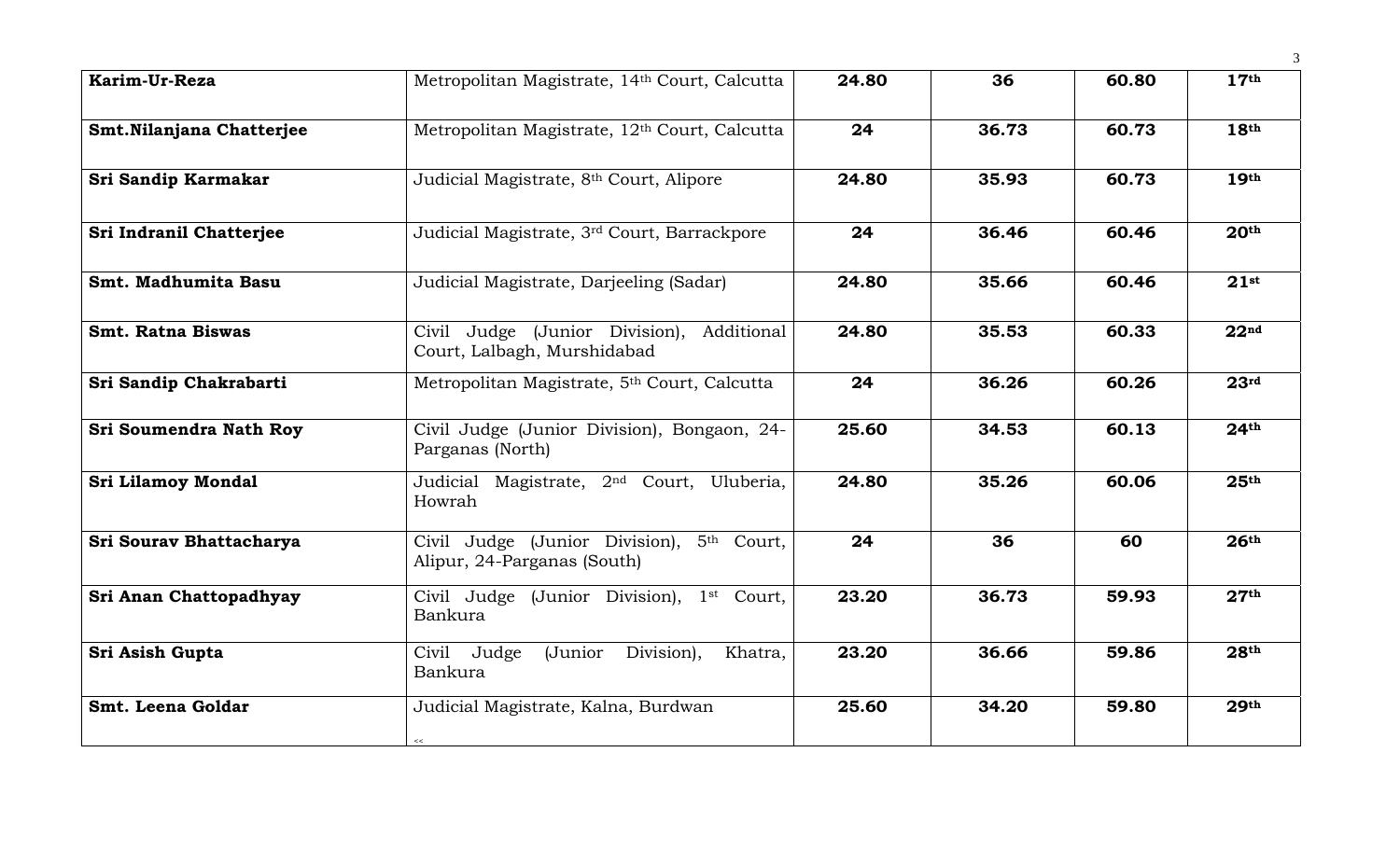| Smt. Sushmita Mukerji        | Civil Judge (Junior Division), Cooch Behar<br>(Sadar)                           | 24    | 35.73 | 59.73 | 30 <sup>th</sup> |
|------------------------------|---------------------------------------------------------------------------------|-------|-------|-------|------------------|
| Smt. Dipa Shyam Ray          | Judicial Magistrate, 2 <sup>nd</sup> Court, Cooch Behar                         | 24    | 35.73 | 59.73 | $31$ st          |
| Smt. Anindita Ganguli        | Civil Judge (Junior Division), Additional<br>Court, Cooch Behar                 | 24    | 35.73 | 59.73 | 32 <sup>nd</sup> |
| Smt. Barnali Das Gupta       | Civil Judge (Junior Division)-cum-Judicial<br>Magistrate, Kalimpong, Darjeeling | 24    | 35.73 | 59.73 | 33 <sup>rd</sup> |
| Sri Abhijit Ghosh            | Civil Judge (Junior Division), Islampore,<br>Uttar Dinajpur                     | 24.80 | 34.93 | 59.73 | 34 <sup>th</sup> |
| Smt. Rina Talukdar           | Judicial Magistrate, Bongaon, 24-Parganas<br>(North)                            | 24.80 | 34.93 | 59.73 | 35 <sup>th</sup> |
| Smt. Sanghamitra Poddar      | Judicial Magistrate, 1 <sup>st</sup> Court, Basirhat, 24-<br>Parganas (North)   | 24    | 35.66 | 59.66 | 36 <sup>th</sup> |
| <b>Smt. Moon Chakraborty</b> | Civil Judge (Junior Division), Nabadwip,<br>Nadia                               | 24    | 35.53 | 59.53 | 37 <sup>th</sup> |
| Shri Biswanath Pramanik      | Judicial Magistrate, 6th Court, Sealdah, 24-<br>Parganas (South)                | 23.20 | 36.26 | 59.46 | 38th             |
| Sri Ansuman Chattopadhyay    | Judicial Magistrate, 1st Court, Cooch Behar                                     | 24    | 35.40 | 59.40 | 39th             |
| Sri Debdeep Manna            | Legal Advisor, Kolkata Port Trust                                               | 24    | 35.33 | 59.33 | 40 <sup>th</sup> |
| Smt. Sanjukta Sengupta       | Judicial Magistrate, 5th Court, Bankura                                         | 24    | 35.20 | 59.20 | $41$ st          |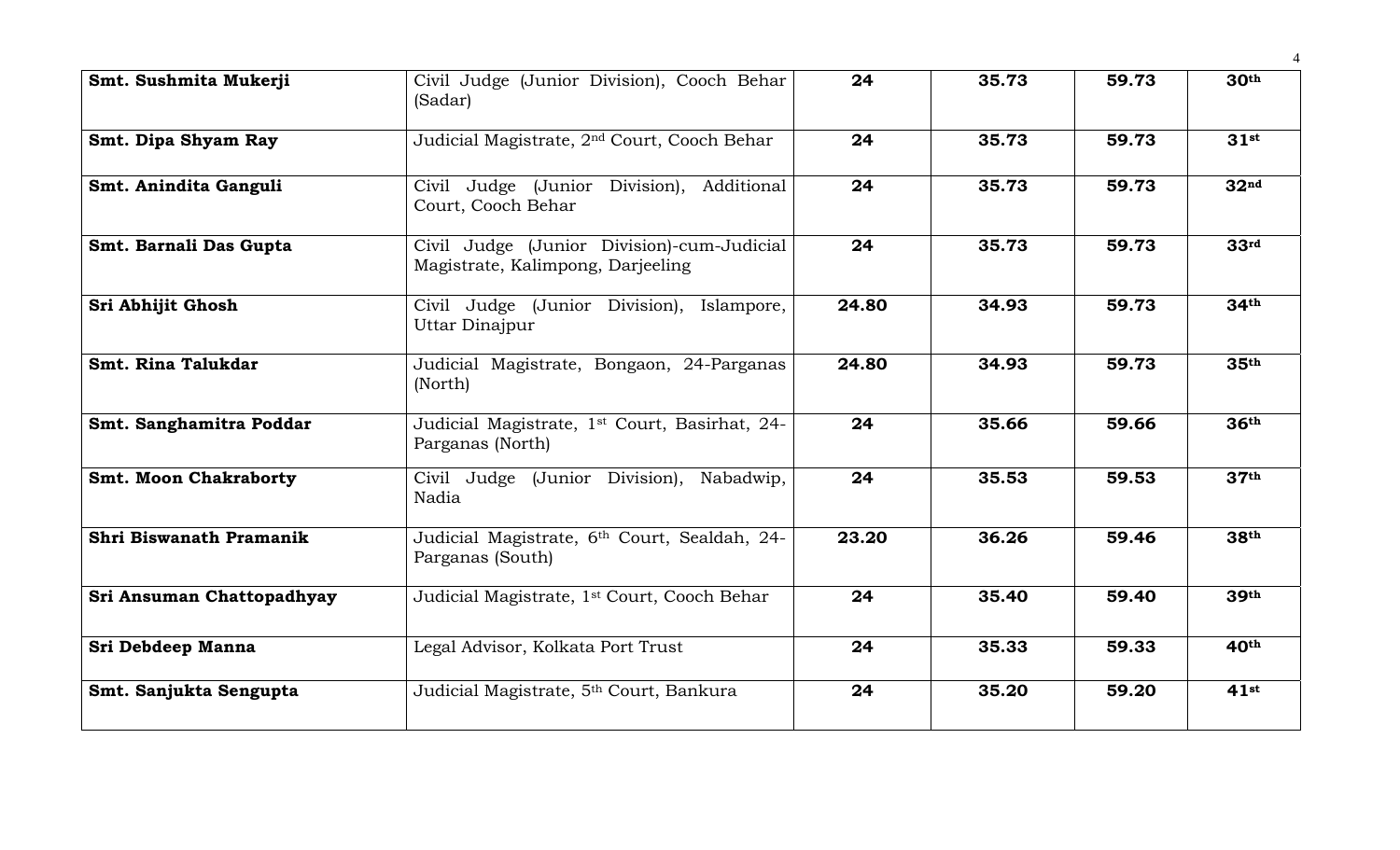| Sri Arindam Chattopadhyay     | Civil Judge (Junior Division), 6th Court,<br>Howrah                                    | 24.80 | 34.33 | 59.13 | 42 <sup>nd</sup> |
|-------------------------------|----------------------------------------------------------------------------------------|-------|-------|-------|------------------|
| Sri Jay Prakash Singh         | Judicial Magistrate, 6th Court, Bankura                                                | 24    | 35.06 | 59.06 | 43 <sup>rd</sup> |
| Smt. Shrutirupa Majee         | Judicial Magistrate, Islampur, Uttar Dinajpur                                          | 24    | 35    | 59    | 44th             |
| Smt. Rimpa Roy                | Judicial Magistrate, Baruipur, 24-Parganas<br>(South)                                  | 24    | 35    | 59    | 45 <sup>th</sup> |
| Sri Arijit Mukhopadhyay       | Judicial Magistrate, Nabadwip, Nadia                                                   | 24    | 35    | 59    | 46 <sup>th</sup> |
| Sri Deb Kr. Goswami           | Metropolitan Magistrate, 17th Court, Calcutta                                          | 24    | 34.93 | 58.93 | 47 <sup>th</sup> |
| Sri Uttam Bhattacharya        | Civil Judge (Junior Division), 2 <sup>nd</sup> Court,<br>Basirhat, 24-Parganas (North) | 24    | 34.93 | 58.93 | 48th             |
| Sri Subhajit Basu             | Judicial Magistrate, Gorurbathan, Darjeeling                                           | 24    | 34.86 | 58.86 | 49th             |
| Sri Santosh Kr. Pathak        | Judicial Magistrate, 2 <sup>nd</sup> Court, Siliguri,<br>Darjeeling                    | 24    | 34.80 | 58.80 | 50 <sup>th</sup> |
| <b>Sri Hindol Roy</b>         | Registrar, Small Causes Court, Calcutta                                                | 24    | 34.73 | 58.73 | $51$ st          |
| Sri Sujit Kumar Bandyopadhyay | Judicial Magistrate, 3rd Court, Paschim<br>Medinipur.                                  | 24    | 34.60 | 58.60 | 52 <sup>nd</sup> |
| Smt. Sarojani Ghising         | Judicial Magistrate, 2 <sup>nd</sup> Court, Serampore,<br>Hooghly                      | 24    | 34.60 | 58.60 | 53 <sup>rd</sup> |

5